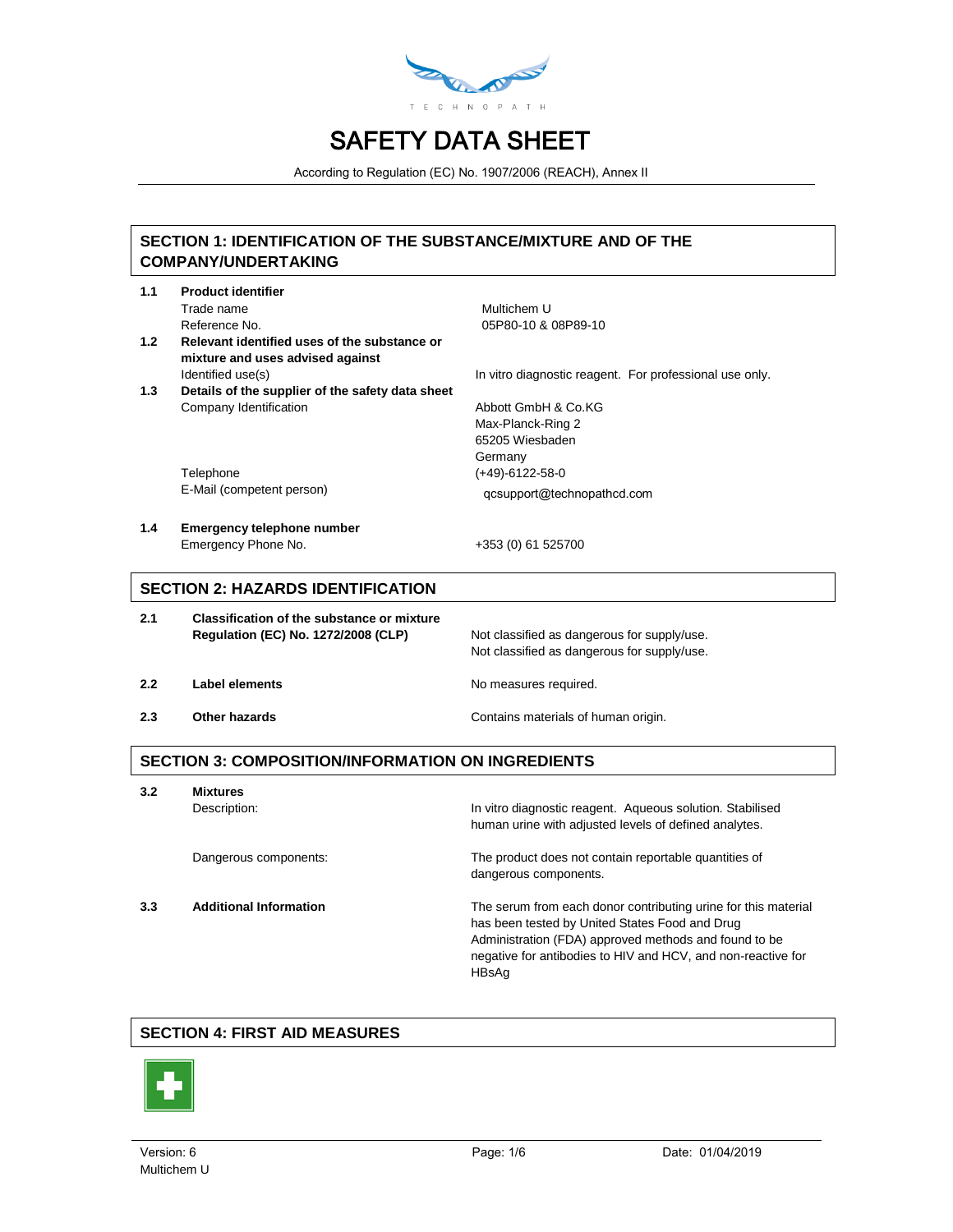

According to Regulation (EC) No. 1907/2006 (REACH), Annex II

#### **4.1 Description of first aid measures**

|     | <b>Inhalation</b>                                              | Supply fresh air; consult doctor in case of complaint.                                     |
|-----|----------------------------------------------------------------|--------------------------------------------------------------------------------------------|
|     | <b>Skin Contact</b>                                            | Wash skin with soap and water. Remove contaminated<br>clothing.                            |
|     | Eye Contact                                                    | Rinse cautiously with water for several minutes. Consult a<br>doctor in case of complaint. |
|     | Ingestion                                                      | Wash out mouth with water. Consult a doctor in case of<br>complaint.                       |
| 4.2 | Most important symptoms and effects, both<br>acute and delayed | None.                                                                                      |
|     |                                                                |                                                                                            |

**4.3 Indication of the immediate medical attention and special treatment needed** None.

#### **SECTION 5: FIRE-FIGHTING MEASURES**

- **5.1 Extinguishing media**
- **5.2 Special hazards arising from the substance or mixture**
- 

Suitable Extinguishing Media CO2, powder or water spray. Fight larger fires with water spray or alcohol resistant foam. In case of fire, the following can be released: Carbon oxides (COx), nitrogen oxides (NOx). **5.3 Advice for fire-fighters** Use fire-extinguishing methods suitable to surrounding conditions. Wear full protective suit and self-contained breathing aparatus (SCBA) when extinguishing fires.

## **SECTION 6: ACCIDENTAL RELEASE MEASURES**

| 6.1        | Personal precautions, protective equipment<br>and emergency procedures                      | Isolate spillage and clean up immediately.<br>Refer to Section 8 for protective measures when handling the<br>spillage.                                                                                                                                                                                         |
|------------|---------------------------------------------------------------------------------------------|-----------------------------------------------------------------------------------------------------------------------------------------------------------------------------------------------------------------------------------------------------------------------------------------------------------------|
| 6.2<br>6.3 | <b>Environmental precautions</b><br>Methods and material for containment and<br>cleaning up | Do not allow to enter drains, sewers or watercourses.<br>Absorb with liquid-binding material (paper towelling, sand,<br>diatomite, acid binders, universal binders, sawdust). Dispose<br>of contaminated material as waste according to Section 13.<br>Swab down area with Chloros or other disinfecting agent. |
| 6.4        | Reference to other sections                                                                 | 8, 13                                                                                                                                                                                                                                                                                                           |

## **SECTION 7: HANDLING AND STORAGE**

| 7.1        | Precautions for safe handling                                   | biohazardous materials.<br>Keep out of reach of children.<br>agent. | This product should be handled as a potentially infectious<br>material, as no known test method procedure can offer<br>complete assurance that products derived from materials of<br>human origin will not transmit infectious agents.<br>Refer to Directive 2000/54/EC for information on handling<br>Avoid contact with the eyes, skin and mucous membranes.<br>Wash hands before breaks and after work.<br>Clean work areas with hypochlorite or other disinfecting |
|------------|-----------------------------------------------------------------|---------------------------------------------------------------------|------------------------------------------------------------------------------------------------------------------------------------------------------------------------------------------------------------------------------------------------------------------------------------------------------------------------------------------------------------------------------------------------------------------------------------------------------------------------|
| 7.2        | Conditions for safe storage, including any<br>incompatibilities |                                                                     | Store in the original container at 2 to 8°C.                                                                                                                                                                                                                                                                                                                                                                                                                           |
| Version: 6 |                                                                 | Page: 2/6                                                           | Date: 01/04/2019                                                                                                                                                                                                                                                                                                                                                                                                                                                       |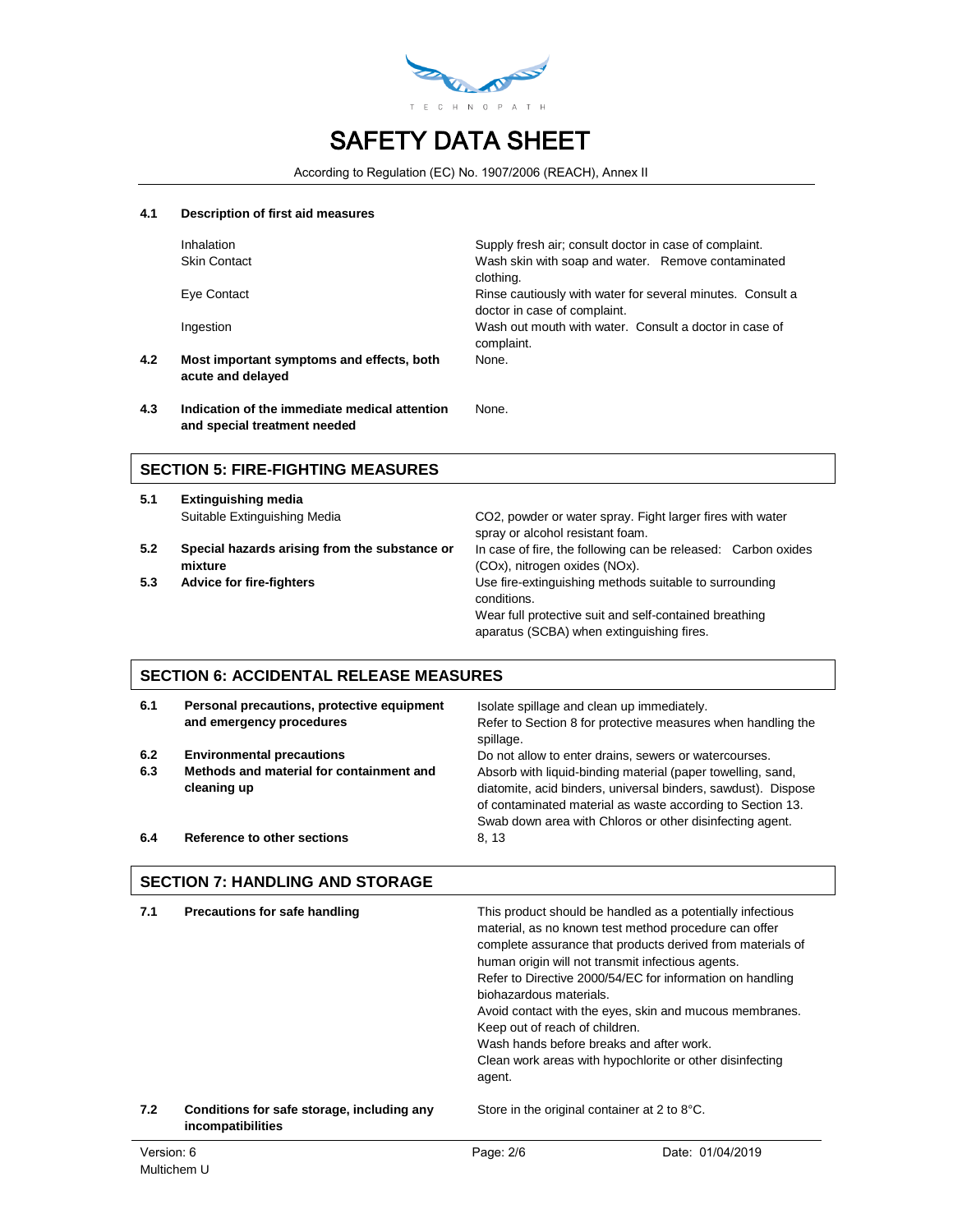

According to Regulation (EC) No. 1907/2006 (REACH), Annex II

**7.3 Specific end use(s)** Use as per instructions for use.

## **SECTION 8: EXPOSURE CONTROLS/PERSONAL PROTECTION**

- **8.1 Control parameters**
- 

**8.1.1 Occupational Exposure Limits** The product does not contain any relevant quantities of materials with critical values that have to be monitored at the workplace.

- **8.2 Exposure controls**
- **8.2.1 Appropriate engineering controls** Not relevant for this material.
- **8.2.2 Personal protection equipment**

Eye/face protection Safety glasses recommended. (EN166).

Hand protection **EXECUTE:** Disposable gloves. (EN374).



Body protection **Laboratory coat.** Respiratory protection Not normally required.

Material of gloves:  $Lates / natural rubber$ , Nitrile rubber. Penetration time of glove material: Gloves resistance is not critical when the product is handled according to the instructions for use.

8.2.3 **Environmental Exposure Controls** No special measures are required.

### **SECTION 9: PHYSICAL AND CHEMICAL PROPERTIES**

#### **9.1 Information on basic physical and chemical**

**properties** Appearance Liquid. Colour **Amber.** Odour **Light.** Odour Threshold (ppm) Not determined.  $pH (Value)$  5.8 – 6.2. Melting Point (°C) / Freezing Point (°C) Similar to water, approximately 0°C. Boiling point/boiling range (°C): Similar to water, approximately 100°C. Flash Point (°C) and the contract of the Not applicable. Evaporation rate  $(BA = 1)$  Not determined. Flammability (solid, gas) Not applicable. Explosive limit ranges Not applicable. Vapour Pressure (mm Hg) Similar to water, approximately 23 hPa. Vapour Density (Air=1) Not determined. Density  $(g/ml)$   $\sim 1$ Solubility (Water) Completely miscible with water. Solubility (Other) Not determined. Partition Coefficient (n-Octanol/water) Not determined. Auto Ignition Temperature (°C) Not determined. Decomposition Temperature (°C) Not determined. Viscosity (mPa.s) Not determined. Explosive properties Not explosive. Oxidising properties Not oxidising **9.2 Other information Not available.**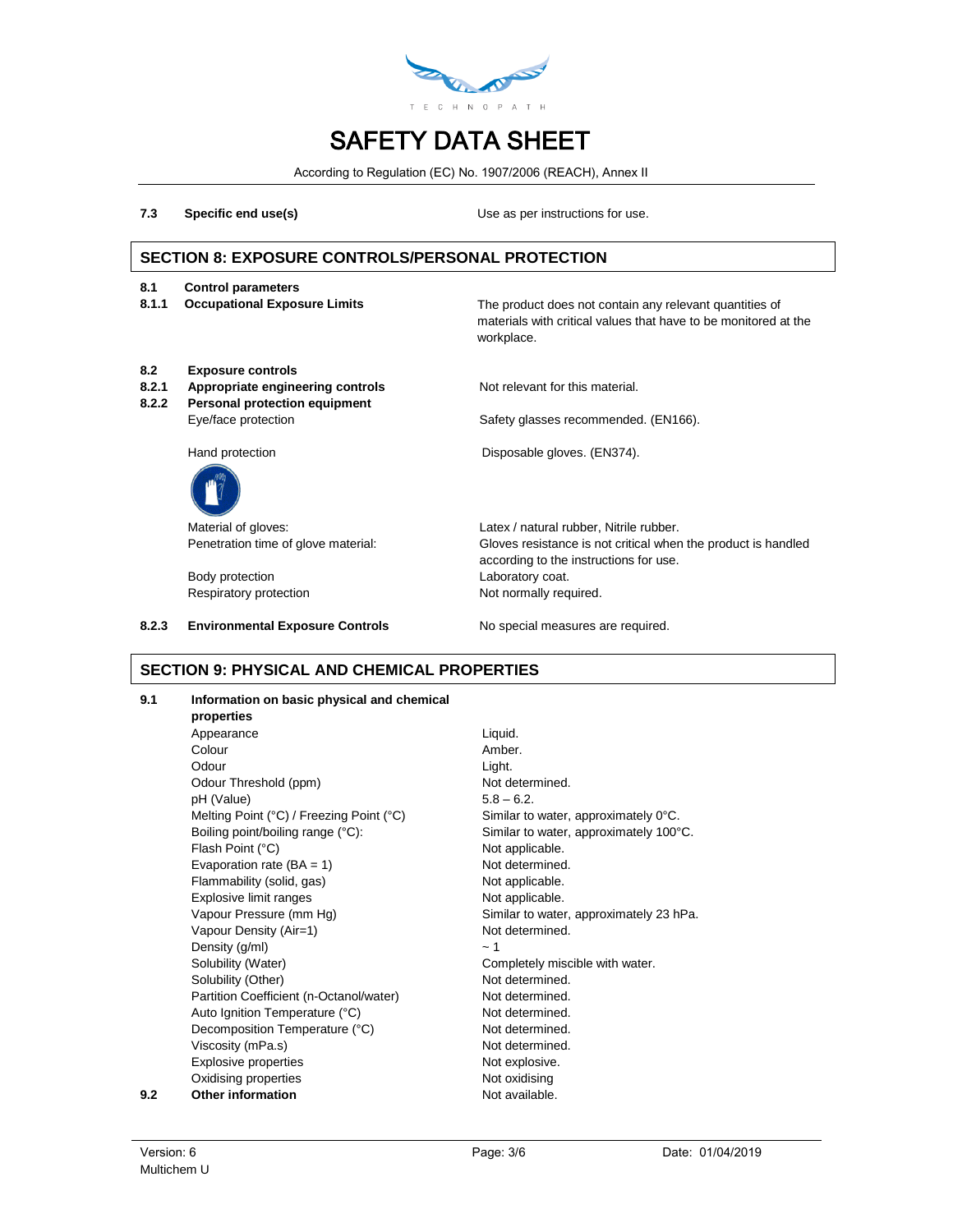

According to Regulation (EC) No. 1907/2006 (REACH), Annex II

### **SECTION 10: STABILITY AND REACTIVITY**

- **10.1 Reactivity None known.** None known.
- 
- **10.3 Possibility of hazardous reactions** Hazardous polymerisation will not occur.
- **10.4 Conditions to avoid** None.
- **10.5 Incompatible materials** None known.
- **10.6 Hazardous Decomposition Product(s)** None known.

**10.2 Chemical stability** The product is stable in accordance with the recommended storage conditions.

### **SECTION 11: TOXICOLOGICAL INFORMATION**

#### **11.1 Information on toxicological effects**

| 11.1.2 Mixtures                    |                                                                            |
|------------------------------------|----------------------------------------------------------------------------|
| Acute toxicity                     | Based upon the available data, the classification criteria are<br>not met. |
| Irritation                         | Based upon the available data, the classification criteria are<br>not met. |
| Corrosivity                        | Based upon the available data, the classification criteria are<br>not met. |
| Sensitisation                      | Based upon the available data, the classification criteria are<br>not met. |
| Repeated dose toxicity             | Based upon the available data, the classification criteria are<br>not met. |
| Carcinogenicity                    | Based upon the available data, the classification criteria are<br>not met. |
| Mutagenicity                       | Based upon the available data, the classification criteria are<br>not met. |
| Toxicity for reproduction          | Based upon the available data, the classification criteria are<br>not met. |
| STOT-single exposure               | Based upon the available data, the classification criteria are<br>not met. |
| STOT-repeated exposure             | Based upon the available data, the classification criteria are<br>not met. |
| Aspiration hazard                  | Based upon the available data, the classification criteria are<br>not met. |
| <b>Health Effects and Symptoms</b> |                                                                            |
| <b>Skin Contact</b>                | No significant harmful effects anticipated.                                |
| Eye Contact                        | No significant harmful effects anticipated.                                |
| Ingestion                          | No significant harmful effects anticipated.                                |

**11.2 Other information** Not applicable.

#### **SECTION 12: ECOLOGICAL INFORMATION**

| 12.1 | Toxicity                           | The product does not contain significant quantities of<br>ingredients that are environmentally toxic. |
|------|------------------------------------|-------------------------------------------------------------------------------------------------------|
|      | 12.2 Persistence and degradability | The product is readily biodegradable.                                                                 |
| 12.3 | <b>Bioaccumulative potential</b>   | None anticipated.                                                                                     |
| 12.4 | Mobility in soil                   | The product is predicted to have high mobility in soil.                                               |
|      |                                    |                                                                                                       |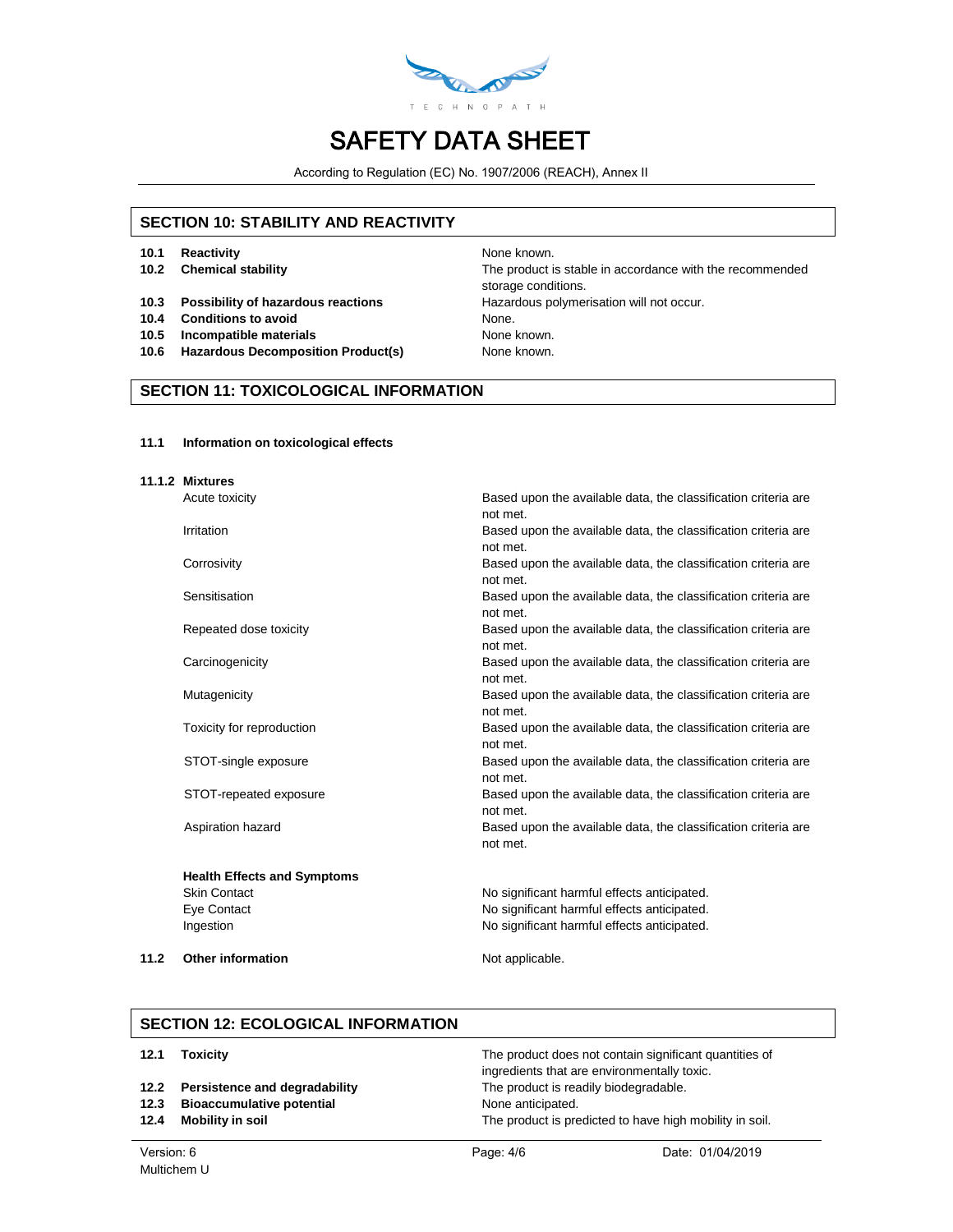

According to Regulation (EC) No. 1907/2006 (REACH), Annex II

#### 12.5 **Results of PBT and vPvB assessment** Not applicable.

**12.6** Other adverse effects Not applicable.

#### **SECTION 13: DISPOSAL CONSIDERATIONS**

| 13.1 | Waste treatment methods   |                                                                                                                                                                                                                                                                                              |
|------|---------------------------|----------------------------------------------------------------------------------------------------------------------------------------------------------------------------------------------------------------------------------------------------------------------------------------------|
|      | Product:                  | Dispose of as potentially biohazardous waste and in<br>compliance with anti-pollution and other laws of the country<br>concerned. To ensure compliance we recommend that you<br>contact the relevant (local) authorities and/or an approved<br>waste-disposal company for information.       |
|      | European waste catalogue: | 18 01 03.                                                                                                                                                                                                                                                                                    |
|      | Packaging:                | Disposal should be in accordance with local, state or<br>national legislation.<br>Contaminated packaging must be disposed of in the same<br>manner as the product.<br>Non-contaminated packaging materials may be recycled.<br>Contact your local service providers for further information. |

#### **SECTION 14: TRANSPORT INFORMATION**

| 14.1 |  | UN number |
|------|--|-----------|
|------|--|-----------|

- **14.2 UN Proper Shipping Name** Not applicable
- 
- **14.4 Packing Group Not applicable**
- 14.5 **Environmental hazards** Not applicable
- **14.6 Special precautions for user** Not applicable
- **14.7 Transport in bulk according to Annex II of MARPOL73/78 and the IBC Code** Not applicable

**Not applicable 14.3 Transport hazard class(es)** Not classified as dangerous for transport.

### **SECTION 15: REGULATORY INFORMATION**

**15.1 Safety, health and environmental regulations/legislation specific for the substance or mixture**

In Vitro diagnostics medical devices directive 98/79/EC.

15.2 **Chemical Safety Assessment** Not applicable.

### **SECTION 16: OTHER INFORMATION**

#### **LEGEND**

STOT Specific Target Organ Toxicity

#### **References:**

Raw material safety data sheets.

Vial Labels contain Benzophenone